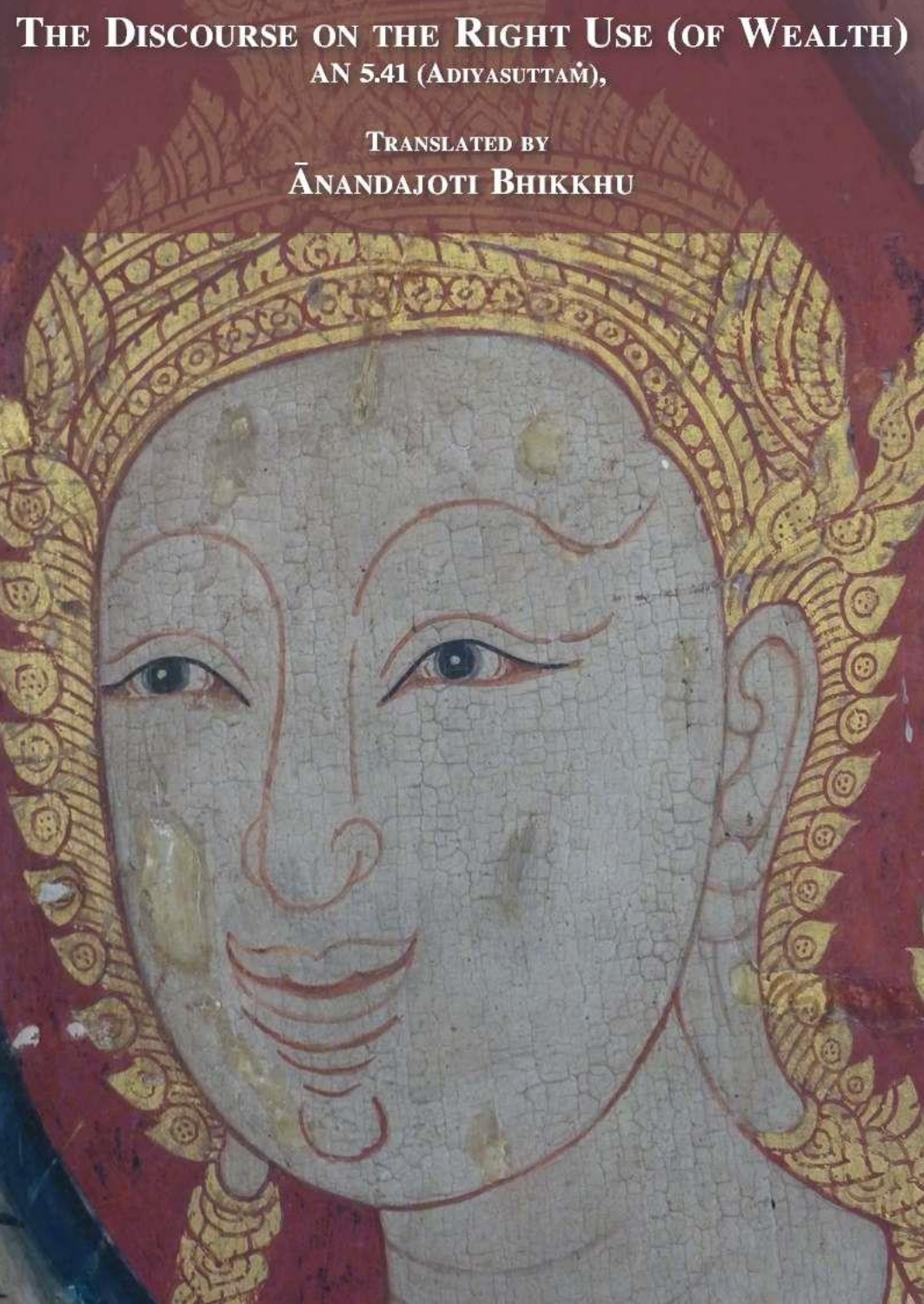## **The Discourse on the Right Use of Wealth AN 5.41 Ādiyasuttaṁ,**

## **Translated by Ānandajoti Bhikkhu**

At one time the Fortunate One was dwelling near Sāvatthi at Anāthapiṇḍika's grounds in Jeta's Wood.

Then the householder Anāthapindika approached the Fortunate One, and after approaching and worshipping the Fortunate One he sat down on one side. While sitting on one side the Fortunate One said this to the householder Anāthapindika: "There are these five uses of wealth, householder. Which five?

Here, householder, a Noble Disciple, with the wealth he has attained through industry and effort, accumulated through the strength of his arms, through the sweat of his brow, righteously, in accordance with the Dhamma, makes himself happy and satisfied, and he looks after himself in a correct and pleasant way, he makes his mother and father happy and satisfied, and he looks after them in a correct and pleasant way, he makes his children, wife, workers and servants happy and satisfied, and he looks after them in a correct and pleasant way, this is the first use of wealth.

Moreover, householder, a Noble Disciple, with the wealth he has attained through industry and effort, accumulated through the strength of his arms, through the sweat of his brow, righteously, in accordance with the Dhamma, makes his friends and comrades happy and satisfied, and he looks after them in a correct and pleasant way, this is the second use of wealth.

Moreover, householder, a Noble Disciple, with the wealth he has attained through industry and effort, accumulated through the strength of his arms, through the sweat of his brow, righteously, in accordance with the Dhamma, from whatever dangers there are: from fire or from water or from kings or from thieves or from unloved heirs, defends his wealth from such dangers, and he keeps himself safe, this is the third use of wealth.

Moreover, householder, a Noble Disciple, with the wealth he has attained through industry and effort, accumulated through the strength of his arms, through the sweat of his brow, righteously, in accordance with the Dhamma, makes five offerings: offerings to relatives, offerings to guests, offerings to the departed, offerings to kings, and offerings to the gods, this is the fourth use of wealth.

Moreover, householder, a Noble Disciple, with the wealth he has attained through industry and effort, accumulated through the strength of his arms, through the sweat of his brow, righteously, in accordance with the Dhamma, towards whatever ascetics and brāhmaṇas have put aside pride and heedlessness, who are established in patience and gentleness, who tame themselves, calm themselves, and emancipate themselves, he establishes a beneficial donation for those ascetics and brāhmaṇas, which is heavenly itself and has a happy result leading to heaven, this is the fifth use of wealth.

These, householder, are the five uses of wealth. If for a Noble Disciple, householder, from the usage of these five uses of wealth his wealth goes to destruction, this occurs to him: